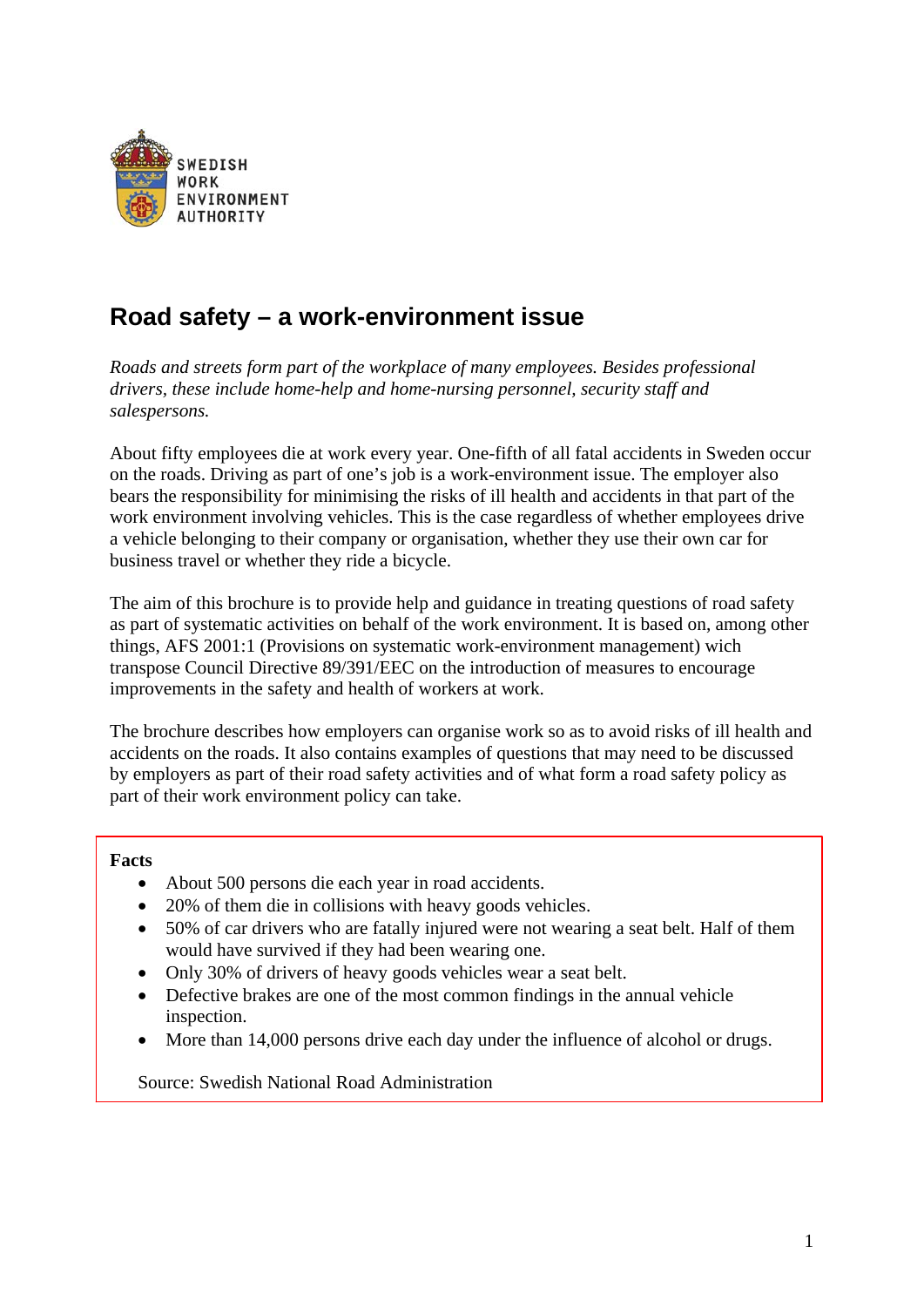# **The costs of road accidents are measured in suffering and money**

An employee who is injured in a road accident often faces considerable suffering of both a psychological and a physical kind. Moreover, the accident also means large costs for employers and for society.

Some of the factors that come into play have been shown to be stress, poor vehicle maintenance, excess or inadequately secured loads, long working hours without rest and time margins that are too tight.

# **What is road safety?**

The term road safety can mean many things; however, it is basically about knowledge and attitudes. It also takes in drivers who are in no way fatigued or under the influence of alcohol or drugs and who drive crashworthy and well-maintained vehicles with adequate tyres. It is also about wearing one's seat belt, driving in accordance with the law and adapting one's speed to existing conditions.

# **The employer's responsibility**

All employers must engage in systematic work-environment management, one of the outcomes of which may be a road safety policy. This policy should describe what working conditions should apply to prevent ill health and accidents. Since road safety is a matter of the work environment, it should be treated as such. This means that employers, in their existing work environment policy or in a separate road safety policy, need to make clear how work must be organised in order to achieve the best possible degree of road safety.

It is also the responsibility of the employer to ensure that all employees are aware of the policy and its aims. Anyone who has taken note of the policy has in turn a responsibility for observing it in their day-to-day work.

In order for the employees to act in a safe manner, it is important for them to have motivation and knowledge. The policy must therefore be clear and easy to understand.

## **How to go about things:**

- **1. Survey the working conditions** 
	- How many employees drive as part of their job?
	- Do they keep to the speed limits?
	- Do they all wear a seat belt?
	- Are they all sober and free of drugs when they drive on business?
	- Are they alert and refreshed?
	- Have they had adequate training?
	- What types of vehicle do they use?
	- Are the right vehicles used for the task in hand?
	- Do any of them use their own car for their work?
	- Do we take account of road safety aspects when purchasing vehicles?
	- Is the work planned so that the employees have sufficient time for their duties and are not under stress when driving?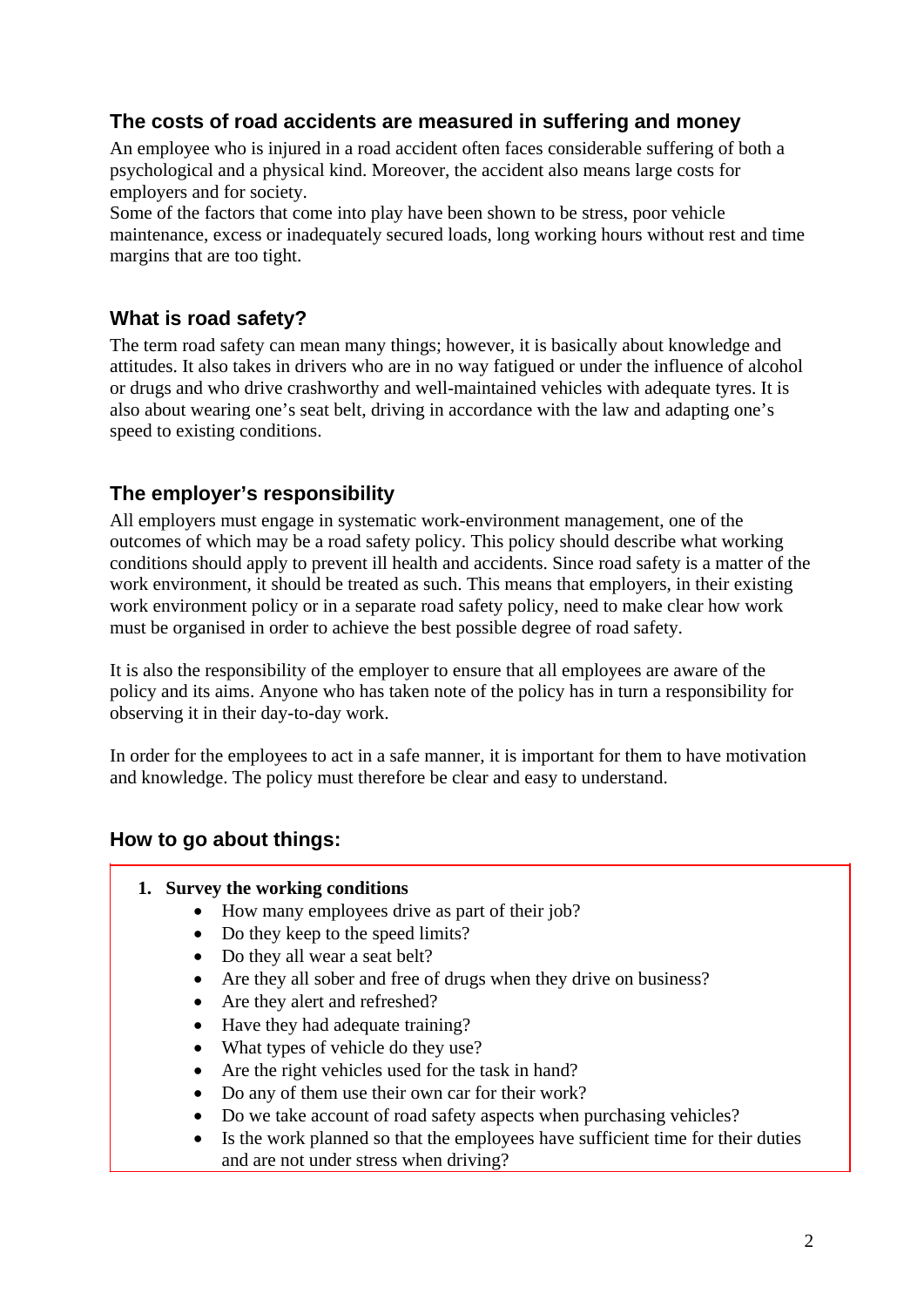- What road safety risks are involved in the total distance travelled for business purposes?
- Have any accidents or serious incidents occurred?

These are some of the questions that serve as the starting point for the work to be carried out. By surveying the existing state of affairs, the employer and the employees obtain a good picture of the normal operation of the workplace. The survey forms a basis for assessing what risks of accidents or ill health exist.

The conditions of work need to be surveyed regularly, and this is the responsibility of the employer. It is a good idea, therefore, at this stage to draw up procedures which give information about when, how and by whom the surveys are to be carried out.

#### **2. Risk assessment**

Once the survey of the existing state of affairs is complete, it is time to assess the risks that have emerged. They also need to be documented. You may find the following questions of help:

- Imagine that one of your employees has had an accident. What repercussions can this have in the form of long-term sick leave, human suffering, a fatality etc?
- How many persons are exposed to risks on the roads?
- How often and for how long are the employees out on the roads?
- When are the risks at their highest (stress, poor visibility, winter road conditions etc.)?

If no one in the business is qualified to assess the risks, use should be made of the occupational health service or comparable expert assistance from outside.

### **3. Road safety policy**

The risks present in the business are an important starting point when drawing up the policy on road safety. The policy should, of course, clearly set out the employer's intentions when it comes to minimising risks. It is therefore important for the employer, together with the employees, to review operations and to assess potential risks before the policy is framed.

## **What form a road safety policy can take**

An example is given below of how a road safety policy can be formulated. Although not all the items are relevant for every employer, they illustrate things that individual employers can think about and decide upon when drawing up their policy.

Each company strives to minimise the risk of any of its employees suffering ill health or an accident. This includes road safety. We have therefore laid down the following road safety policy: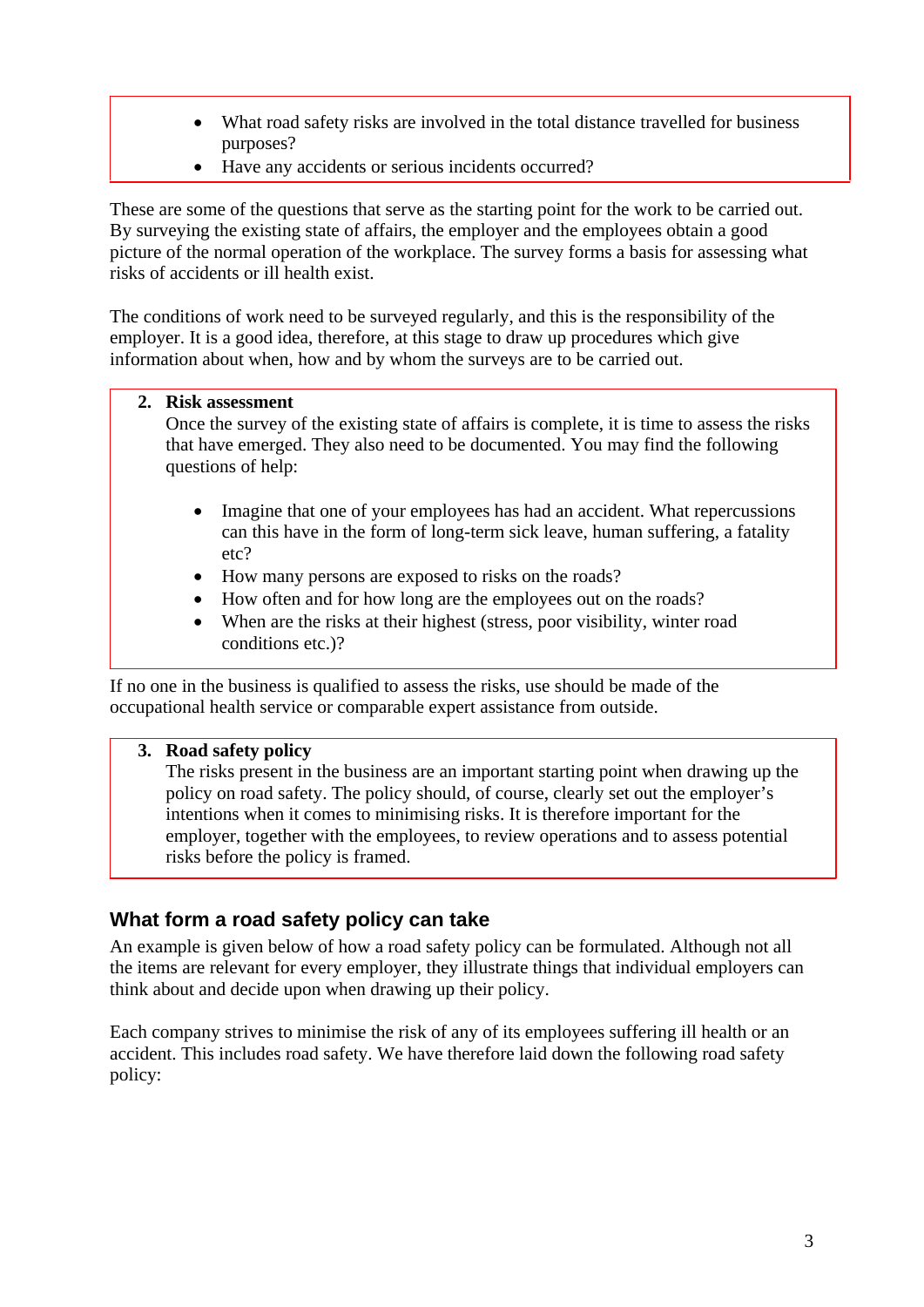## **The company regularly monitors**

- whether the employees keep to the speed limits, wear a seat belt, drive when sober and free of drugs and are alert and thoroughly refreshed,
- operations and lists and identifies the risks to which employees are exposed when travelling in their work. All risks are assessed according to their severity.
- the road safety policy and updates it as required.

### **Our employees should**

- always observe the existing speed limits and traffic rules in general,
- always wear a seat belt, regardless of the type of vehicle (e.g. car/bus/lorry) driven,
- always keep to our alcohol and drug policy, i.e. be sober and free of drugs at all times when working,
- always be alert and refreshed when driving in their work,
- possess the competence and health required to enable them to drive safely in their work,
- undergo additional monitoring of those aspects of health that affect road safety when they have their annual medical check-up,
- receive training in securing loads every two years, if they drive heavy goods vehicles with a gross weight of more than 3.5 tonnes,
- always wear a helmet when riding a bicycle in their work.

## **Our vehicles**

*Private cars have*:

- seat-belt warning devices which, for example, emit a loud noise if the belt is not worn when the engine is running,
- a kerb weight (including the driver) of between 1,000 and 1,800 kg,
- a three-point seat belt for every seat,
- airbags and seat belt tensioners for the passenger as well as the driver, air conditioning.

### *Light trucks and heavy goods vehicles have*:

- seat-belt warning devices which, for example, emit a loud noise if the belt is not worn when the engine is running,
- air conditioning (on buses, at least for the driver),
- an alcohol lock,
- ABS brakes.
- airbags and seat belt tensioners for the passenger as well as the driver.

### **Planning**

- We always plan our journeys so as to comply with existing legislation. We also take account of other factors that affect scheduling and the choice of route, such as driving breaks, traffic problems, driving in poor visibility, and bad weather.
- We never perform assignments in a manner which may cause us not to comply with existing legislation and our policy.

### **Transport using one's own car for work purposes**

In order to use one's own vehicle at work, it must satisfy all the points under the heading "Private cars have" above.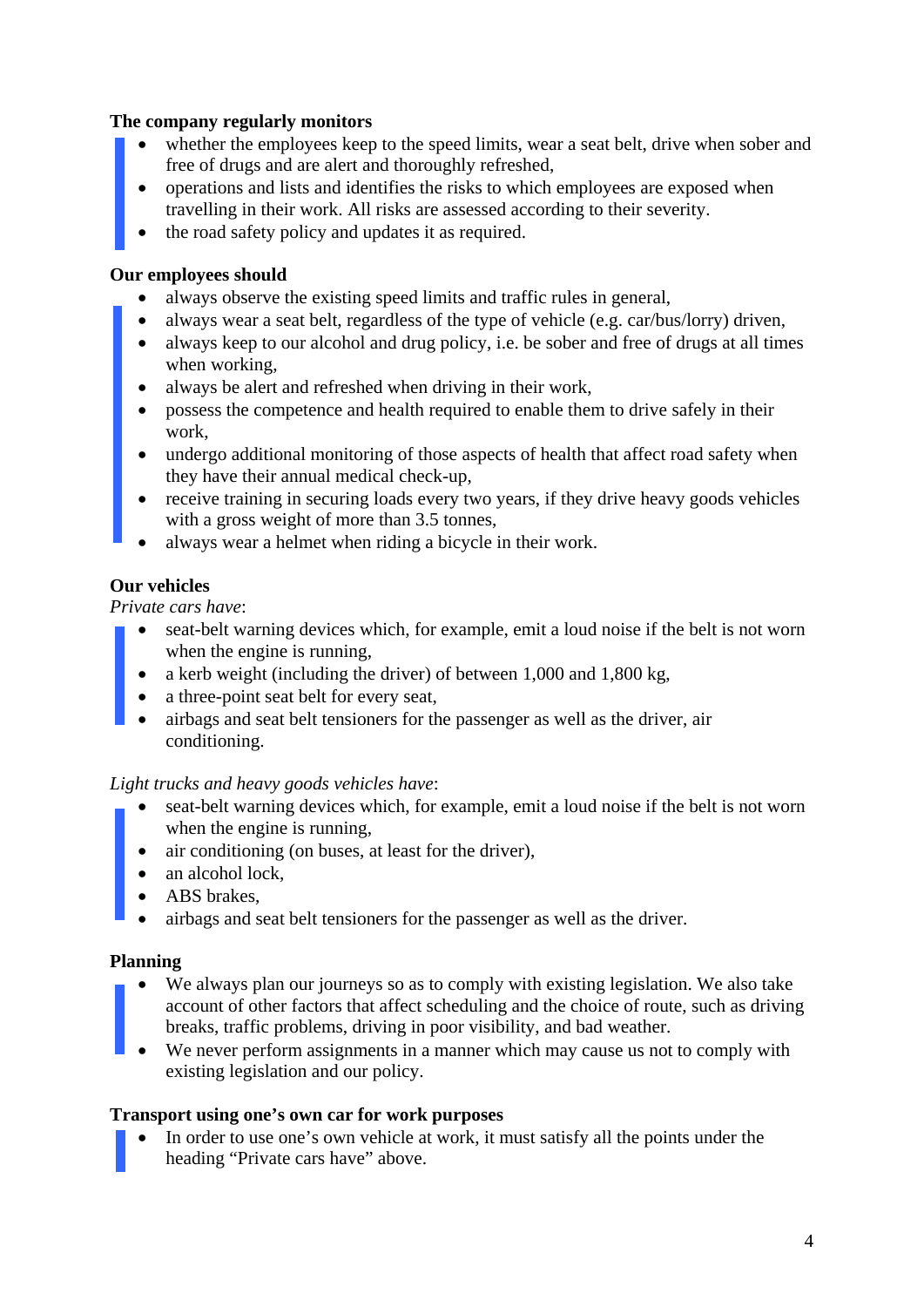## **Hire cars**

The cars we hire satisfy all the points under the heading "Private cars have" above.

## **4. Measures and action plan**

As a result of the survey of the existing state of affairs and the risk assessment, the employer and the employees can see where the risks lie and what improvements are needed. Where things can be put right, measures are taken. Other measures laid down in the action plan should be clear, easy to understand, capable of being measured and scheduled for a particular time.

The action plan specifies what must be done, who is responsible for it being done and when it should be done by.

#### **5. Follow-up**

In order to find out whether the measures have turned out as the employer intended, they need to be monitored. At least once a year a follow-up also takes place of all environmental activities. It is important for the employees to be involved in the follow-up, thereby creating a sense of commitment and participation. Here are some points that should be included in the annual follow-up:

- *Has everything been put right?*
- *Do the company and the employees carry out the policy?*
- *Did the policy and the measures produce the desired results?*
- *Have there been any incidents or accidents?*
- *Are we following the set targets?*
- *What support and monitoring systems are needed to enable the employees to carry out the policy?*
- *Are any changes needed in the risk assessment we perform?*
- *Are any changes needed in the road safety policy?*
- *Are the employees following the procedures and participating actively in the road*
- *safety work?*

The follow-up can be carried out in various ways. Carrying out checks of tachograph records, driving logs, route planning and the reporting of incidents and accidents are just a few examples of what needs to be reviewed by employers in order to monitor their business. The follow-up also serves as a basis for the task of finding continual improvements.

## **Getting systematic work-environment management under way**

This is what needs to be done in order to get a functioning systematic work-environment management under way:

- *Get hold of the provisions on systematic work-environment management, AFS 2001:1.*
- *Survey the work environment together with the employees.*
- *Assess the risks. If possible, take corrective action immediately.*
- *Draw up an action plan for what cannot be put right immediately.*
- *Formulate a work environment policy.*